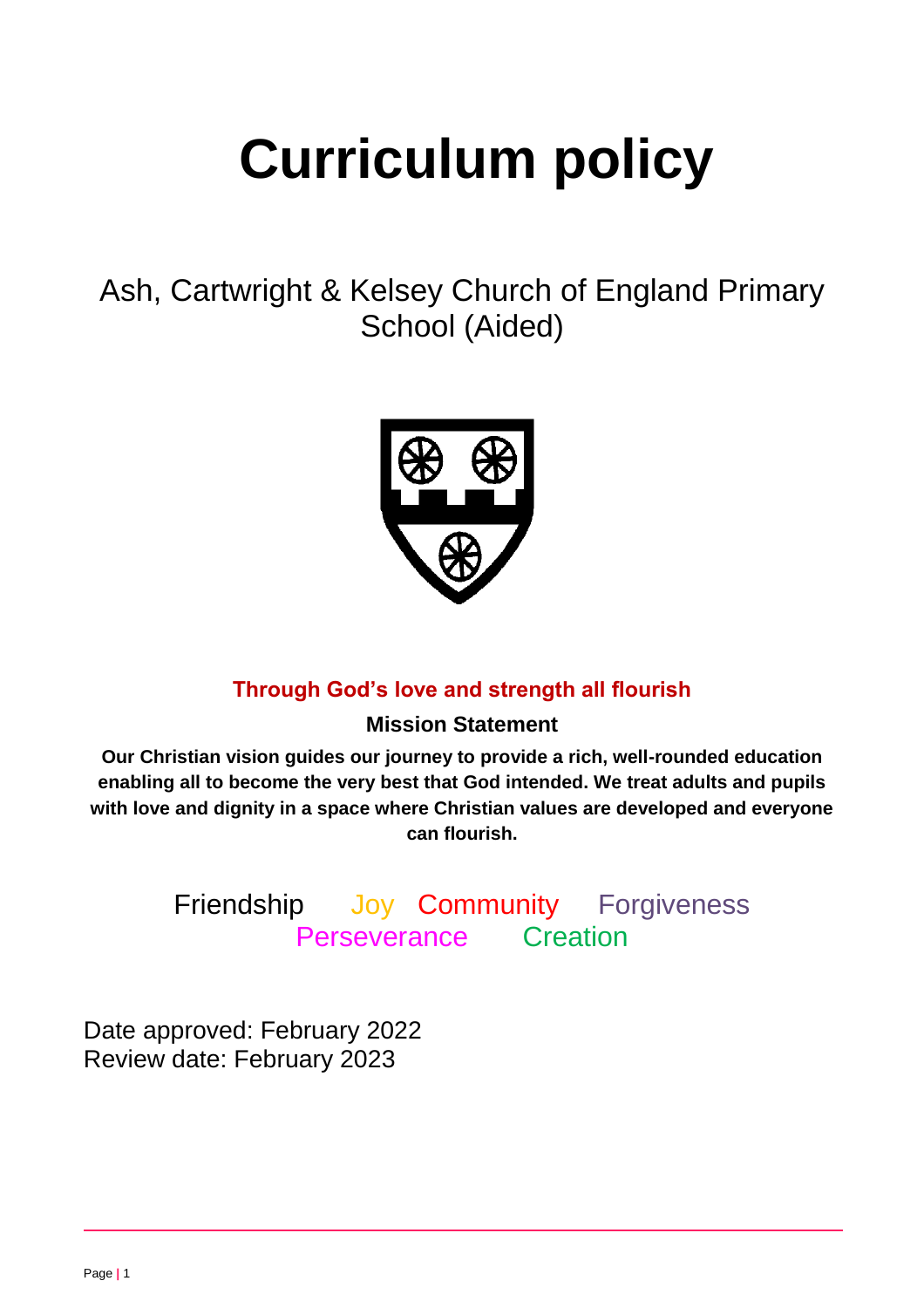## **Contents**

#### <span id="page-1-0"></span>**1. Curriculum aims**

Our curriculum aims/intends to:

- Provide an inclusive broad and balanced education for all pupils that's coherently planned and sequenced towards cumulatively sufficient knowledge for skills and future learning and employment
- Ensure experiences, pedagogies and curriculum content are selected to build pupils' characters within our six values of; Friendship, Joy, Community, Forgiveness, Perseverance and Creation
- Provide a wealth of create opportunities where the children are able to articulate links in their learning
- $\blacktriangleright$  Ensure pupils get off to the best possible start in life and receive the very best education  $$ beginning in our school nursery
- Enable pupils to develop knowledge, understand concepts and acquire skills, and be able to choose and apply these in relevant situations
- Support pupils' spiritual, moral, social and cultural development through our Church School ethos
- Utilise our outdoor spaces (including bushcraft/forest school) to promote a love of learning outdoors
- Support pupils' physical development and responsibility for their own health, and enable them to be active
- Promote a positive attitude towards learning that will enable all learners to flourish
- Ensure equal access to learning for all pupils, with high expectations for every pupil and appropriate levels of challenge and support
- Have a high academic/vocational/technical ambition for all pupils
- $\geq$  Equip pupils with the knowledge and cultural capital they need to succeed in life

## <span id="page-1-1"></span>**2. Legislation and guidance**

This policy reflects the requirements of the [National Curriculum programmes of study,](https://www.gov.uk/government/collections/national-curriculum) which all maintained schools in England must teach.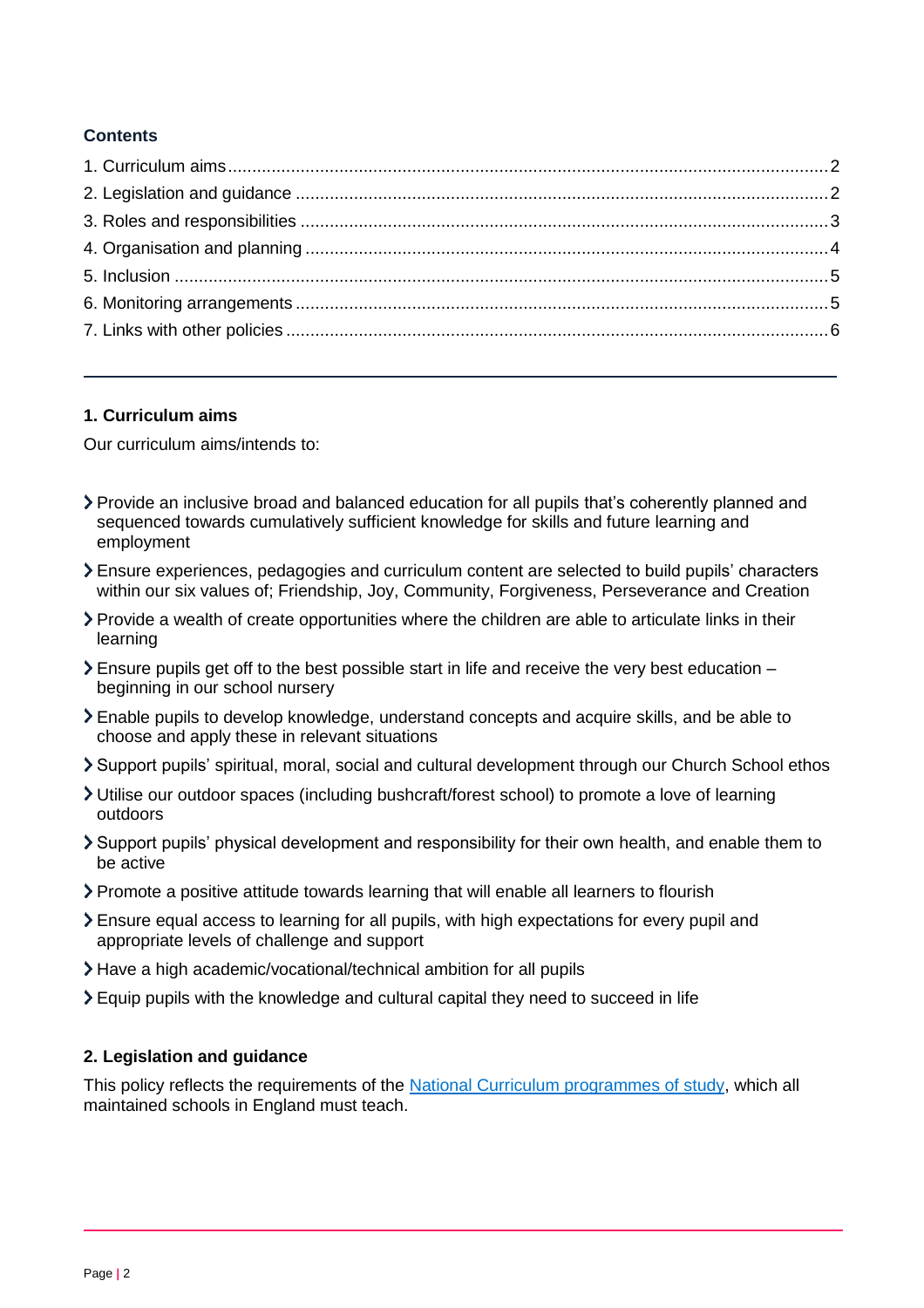It also reflects requirements for inclusion and equality as set out in the [Special Educational Needs](https://www.gov.uk/government/publications/send-code-of-practice-0-to-25)  [and Disability Code of Practice 2014](https://www.gov.uk/government/publications/send-code-of-practice-0-to-25) and [Equality Act 2010,](http://www.legislation.gov.uk/ukpga/2010/15/part/6/chapter/1) and refers to curriculum-related expectations of governing boards set out in the Department for Education's [Governance Handbook.](https://www.gov.uk/government/publications/governance-handbook)

#### <span id="page-2-0"></span>**3. Roles and responsibilities**

#### **3.1 The governing board**

The governing board will monitor the effectiveness of this policy and hold the headteacher to account for its implementation.

The governing board will also ensure that:

- A robust framework is in place for setting curriculum priorities and aspirational targets
- Enough teaching time is provided for pupils to cover the National Curriculum and other statutory requirements
- Proper provision is made for pupils with different abilities and needs, including children with special educational needs (SEN)
- The school implements the relevant statutory assessment arrangements
- It participates actively in decision-making about the breadth and balance of the curriculum
- $\geq$  It fulfils its role in processes to disapply pupils from all or part of the National Curriculum, where appropriate, and in any subsequent appeals

#### **3.2 Headteacher**

The headteacher is responsible for ensuring that this policy is adhered to, and that:

- All required elements of the curriculum, and those subjects which the school chooses to offer, have aims and objectives which reflect the aims of the school and indicate how the needs of individual pupils will be met
- The amount of time provided for teaching the required elements of the curriculum is adequate and is reviewed by the governing board
- Where appropriate, the individual needs of some pupils are met by permanent or temporary disapplication from all or part of the National Curriculum
- They manage requests to withdraw children from curriculum subjects, where appropriate
- The school's procedures for assessment meet all legal requirements
- The governing board is fully involved in decision-making processes that relate to the breadth and balance of the curriculum
- The governing board is advised on whole-school targets in order to make informed decisions
- Proper provision is in place for pupils with different abilities and needs, including children with SEN

#### **3.3 Other staff**

Other staff will ensure that the school curriculum is implemented in accordance with this policy.

Subject leaders will be responsible for the policy, monitoring, action plans, pupil voice and tracking of their individual subjects. They will present to governors on the progress of their individual areas of responsibility. They will be responsible for organising themed days and events and will monitor inclusion in their subject areas. They will include relevant evidence in their subject leader folders and will produce annual subject action plans that will link in with our SIP. They will be responsible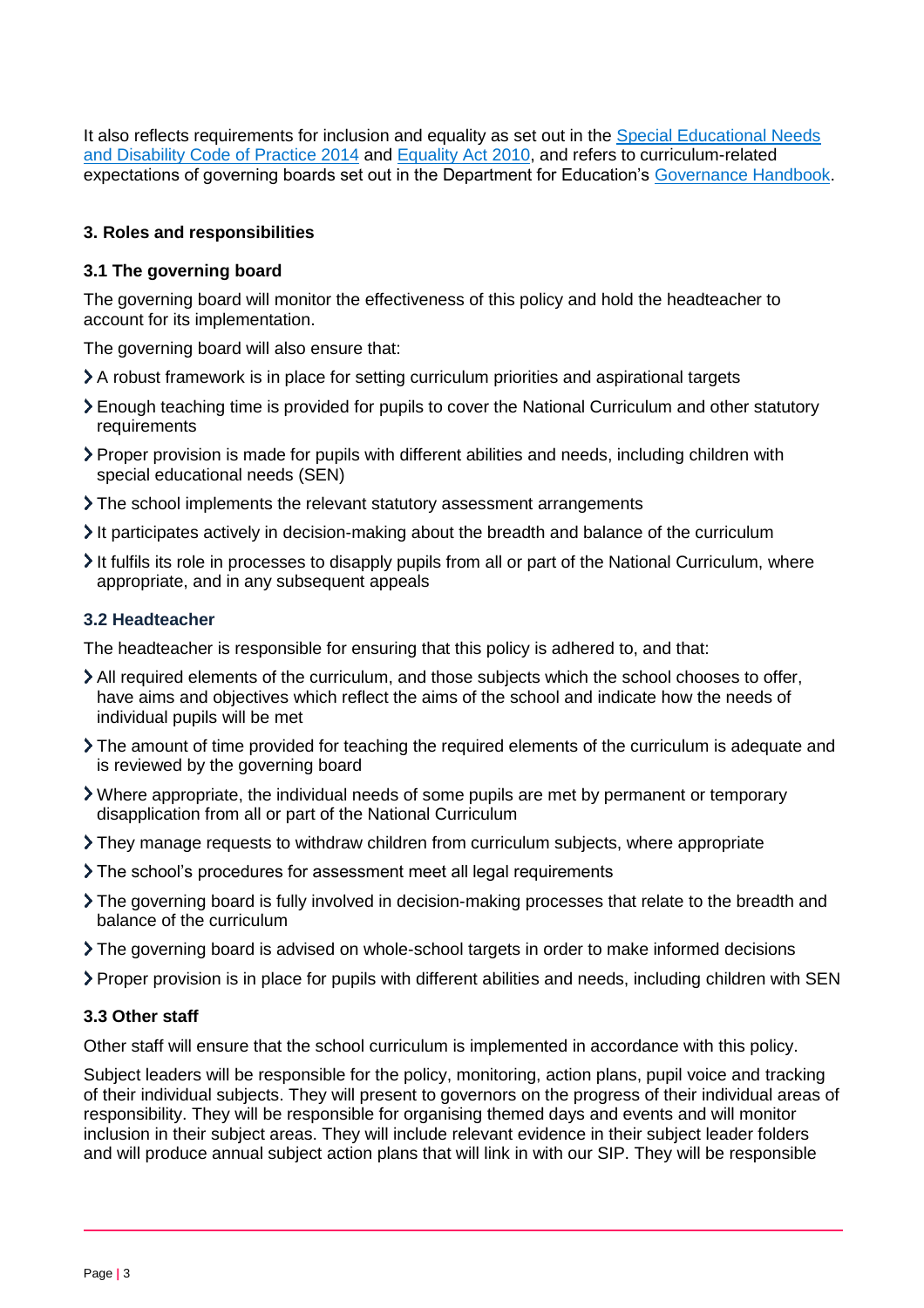for managing their subject specific budgets. Staff will liaise with the Headteacher to process any funding requests to the PTFA.

#### <span id="page-3-0"></span>**4. Organisation and planning**

- We offer a creative enquiry based curriculum. Firstly, as a school, we consider the experiences that we want all children to have during their time with us ie get dirty in the mud, wonder what is at the end of a rainbow.
- All topics will start with a big question that will be addressed through the term. The children will be asked what they want to learn about during the topic and this will be incorporated into medium and weekly planning.
- History timelines displayed throughout the school and in each classroom will cover every topic taught within the whole school curriculum
- We use the year group national curriculum 'jigsaws' statutory guidance alongside the experiences that we want all children to have during their time in school with us
- We will take into account the unique context of our school and the local resources that we have we will consider cultural capital and will ensure that topic learning is enriched by area knowledge and external trips and visitors
- We will use the EYFS, KS1 and KS2 national curriculum to ensure that knowledge and skills are developed and our termly tracking will be used for all subjects
- > Our curriculum will incorporate:
	- o Relationships and health education (PSHE curriculum)
	- o Spiritual, moral, social and cultural development
	- o British Values
	- $\circ$  A focus on mental health and well-being (including the daily mile)
- To further ensure that learning is developmental and progressive within each subject, the NC programmes of study (and any further material taught) are broken down into designated "Learning Intentions"
- While unnecessary repetition is avoided, where appropriate, provision is made for learning to be consolidated to ensure that knowledge "sticks"
- Teachers are encouraged to think creatively in order to address learning intentions across multiple subjects within phases of linked teaching. The opportunity to make cross-curricular links is evident within the MTP. Notwithstanding this, teachers should think carefully about the specific skills and knowledge that learners need to accrue within each subject in isolation and ensure that these are delivered.
- MTPs should be fully completed in a timely manner before the majority of the learning in the unit takes place (usually by the end of the first week of a new half term)
- We value teacher creativity and autonomy. Accordingly, teachers should be led by their pupils' starting points and are encouraged to harness their own skills and interests. However, the results (in terms of pupil outcomes) must be comparable across a year group team.
- At the end of each academic year we will review our curriculum design and content and take into account the unique context of current year groups. Enquiry based questions will be reviewed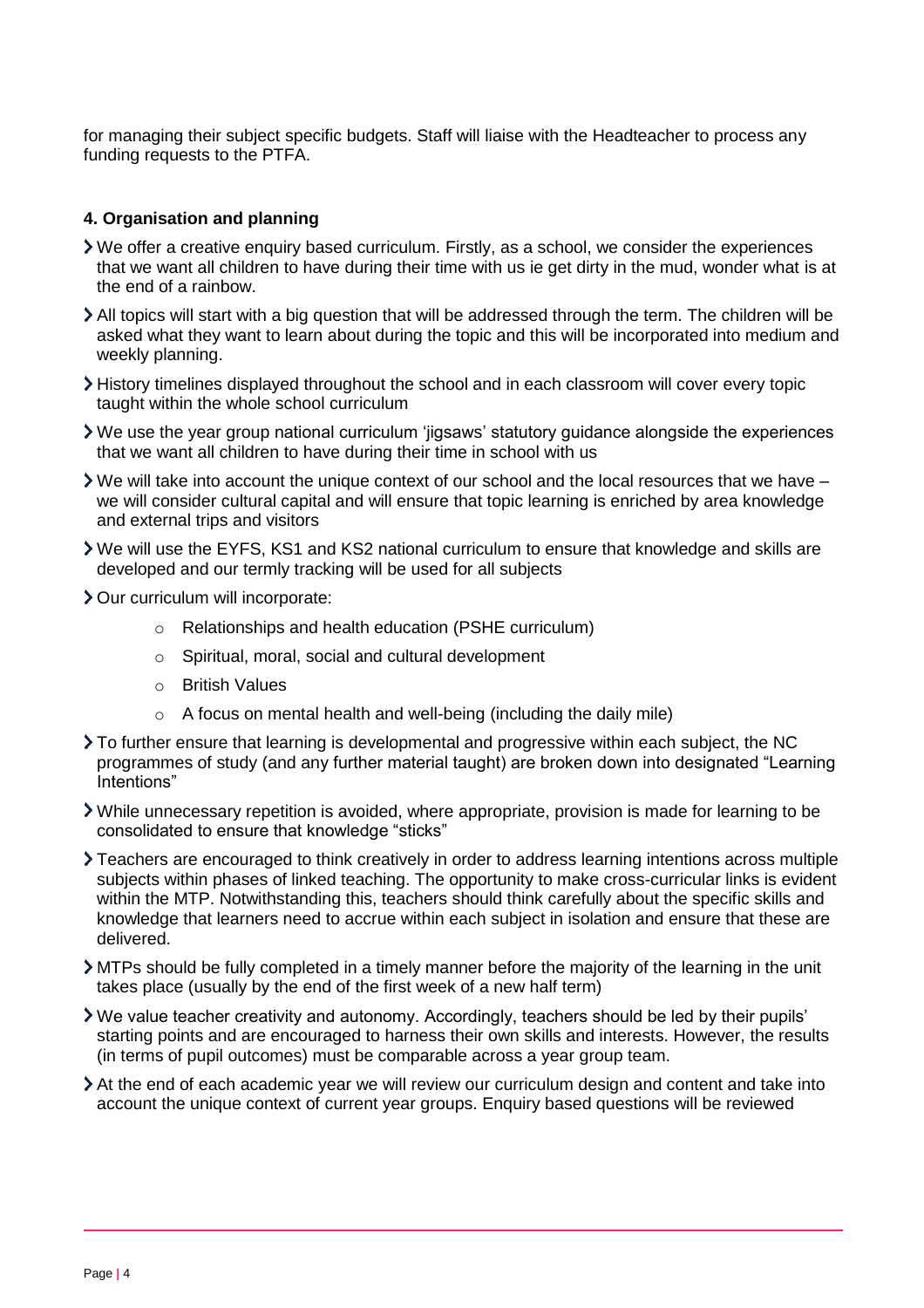- Subject budgets will be allocated to support curriculum delivery. We will also allocate budget funds for external trips and visits. We will utilise funds from the PTFA and local charities to enhance curriculum provision
- A daily act of Collective Worship is delivered across the school, focusing on either Diocese collective worship planning, the religious calendar or current school-wide themes and priorities.
- $\sum$  In addition to the comprehensive core curriculum delivered to all learners, an extensive extracurricular programme of clubs, interventions and participatory opportunities is also available for pupils. Extra-curricular activities are selected for their contribution to pupils' development and wellbeing

**EYFS** – We believe that children learn best through practical, hands-on experiences and interactions with their environment. The best outcomes for children's learning occur when adults provide opportunities for both:

Ø Child-initiated play, actively supported by adults and

Ø Focused learning, with adults guiding the learning through playful, rich and experiential activities.

See our EYFS policy for information on how our early years curriculum is delivered.

#### <span id="page-4-0"></span>**5. Inclusion**

Teachers set high expectations for all pupils. They will use appropriate assessment to set ambitious targets and plan challenging work for all groups, including:

- More able pupils
- > Pupils with low prior attainment
- Pupils from disadvantaged backgrounds
- > Pupils with SEN
- Pupils with English as an additional language (EAL)

Teachers will plan lessons so that pupils with SEN and/or disabilities can study every National Curriculum subject, wherever possible, and ensure that there are no barriers to every pupil achieving.

Teachers will also take account of the needs of pupils whose first language is not English. Lessons will be planned so that teaching opportunities help pupils to develop their English, and to support pupils to take part in all subjects.

Further information can be found in our statement of equality information and objectives, and in our SEN policy and information report.

#### <span id="page-4-1"></span>**6. Monitoring arrangements**

The quality of teaching and learning within the school curriculum is routinely monitored by the Senior Leadership Team. Subject Leaders systematically review the quality of the outcomes produced by pupils, in relation to expected national standards and the knowledge outcomes intended. Where required, learning intentions will be added to or removed from topics to ensure that outcomes are achieved.

Governors monitor coverage of National Curriculum subjects and compliance with other statutory requirements through:

- $\geq$  School visits both formal and informal including monitoring pairs
- Subject leaders to present to governors at FGB meetings.